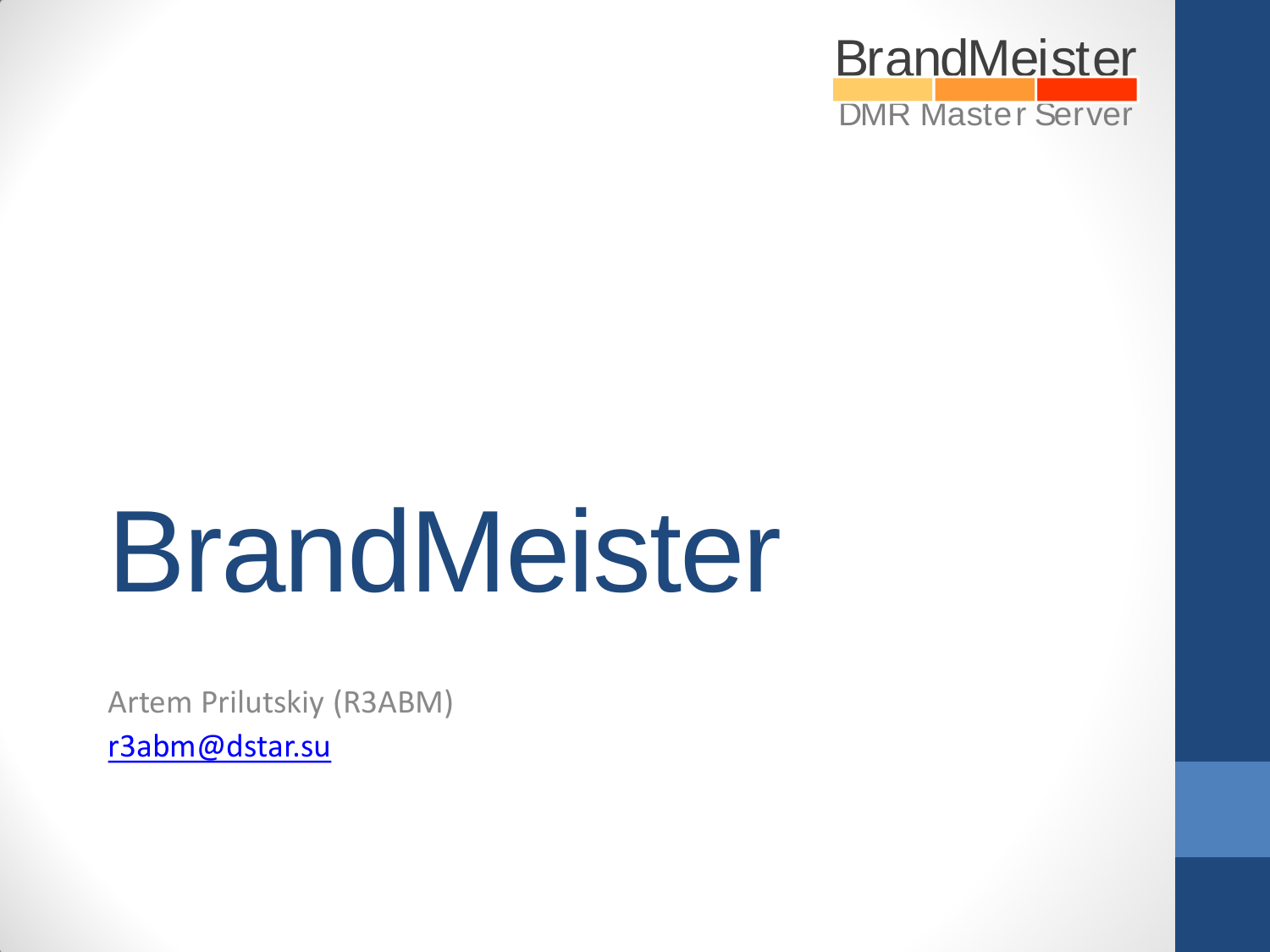#### What is BrandMeister?

- Switching system for IP-enabled Conventional DMR radio
- Supports the most known network-access and end-user equipment, easy expandable
- Performs switching on the Layer 3 (Call Control) of DMR stack
- Has embedded data stack (Layer 4)
- Has embedded data and voice applications
- Flexible routing based on data of global database, local inmemory cache and Lua scripts
- Event notification using messaging queues (calls, connections, alarms, messages, locations and telemetry)
- Allows to build own network based on mesh technology
- **Allows to connect to DMR-MARC and DMRplus networks**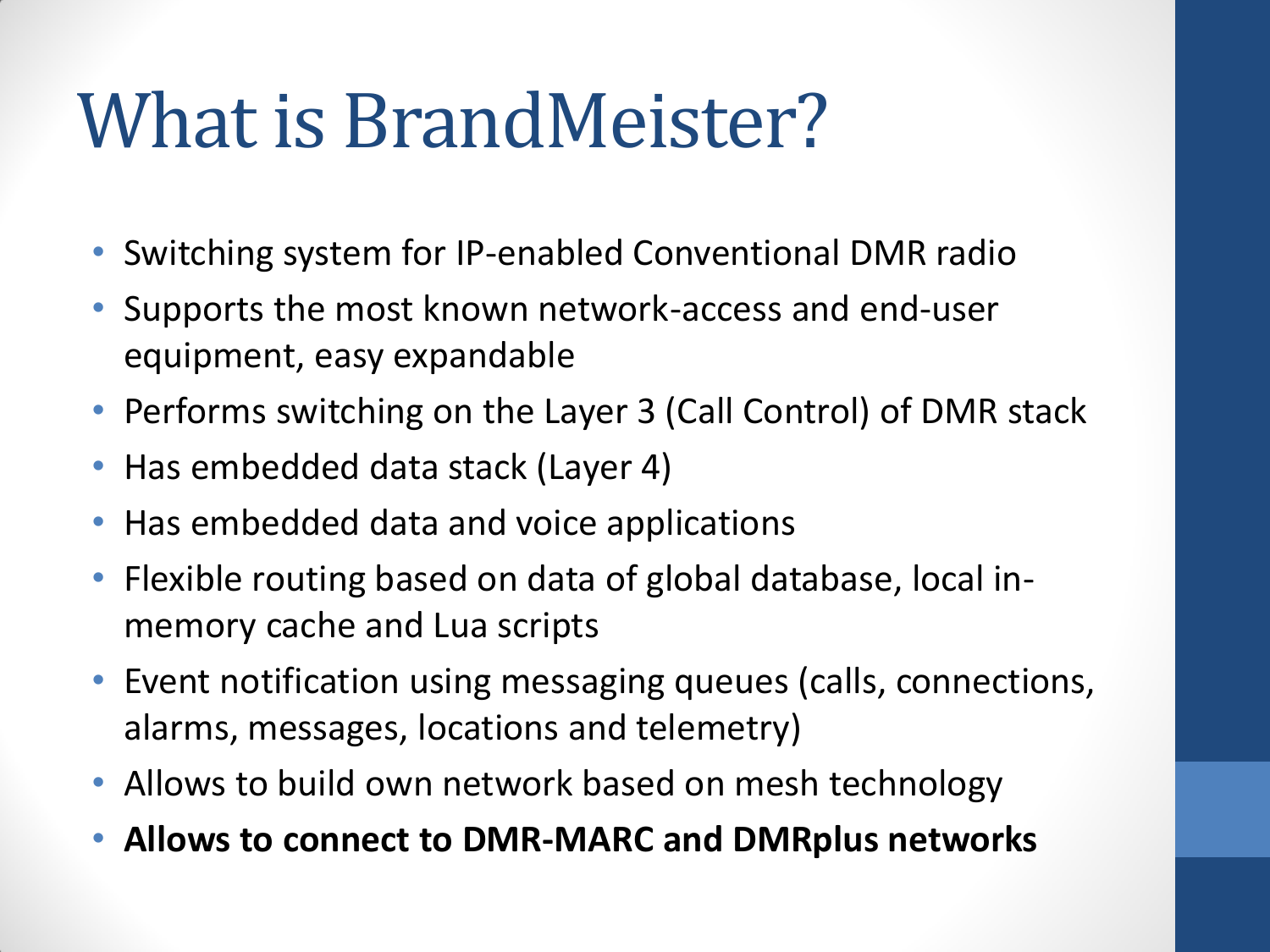#### BrandMeister allows me…

- To roam automatically from repeater to repeater
- To make private conversations on any time-slot
- To make world-wide conversations with any type of amateur DMR network
- To send my location to APRS
- To send SMS and receive
- To send (and receive) SMS to (or from) APRS
- To control some electric thing using my DMR radio as remote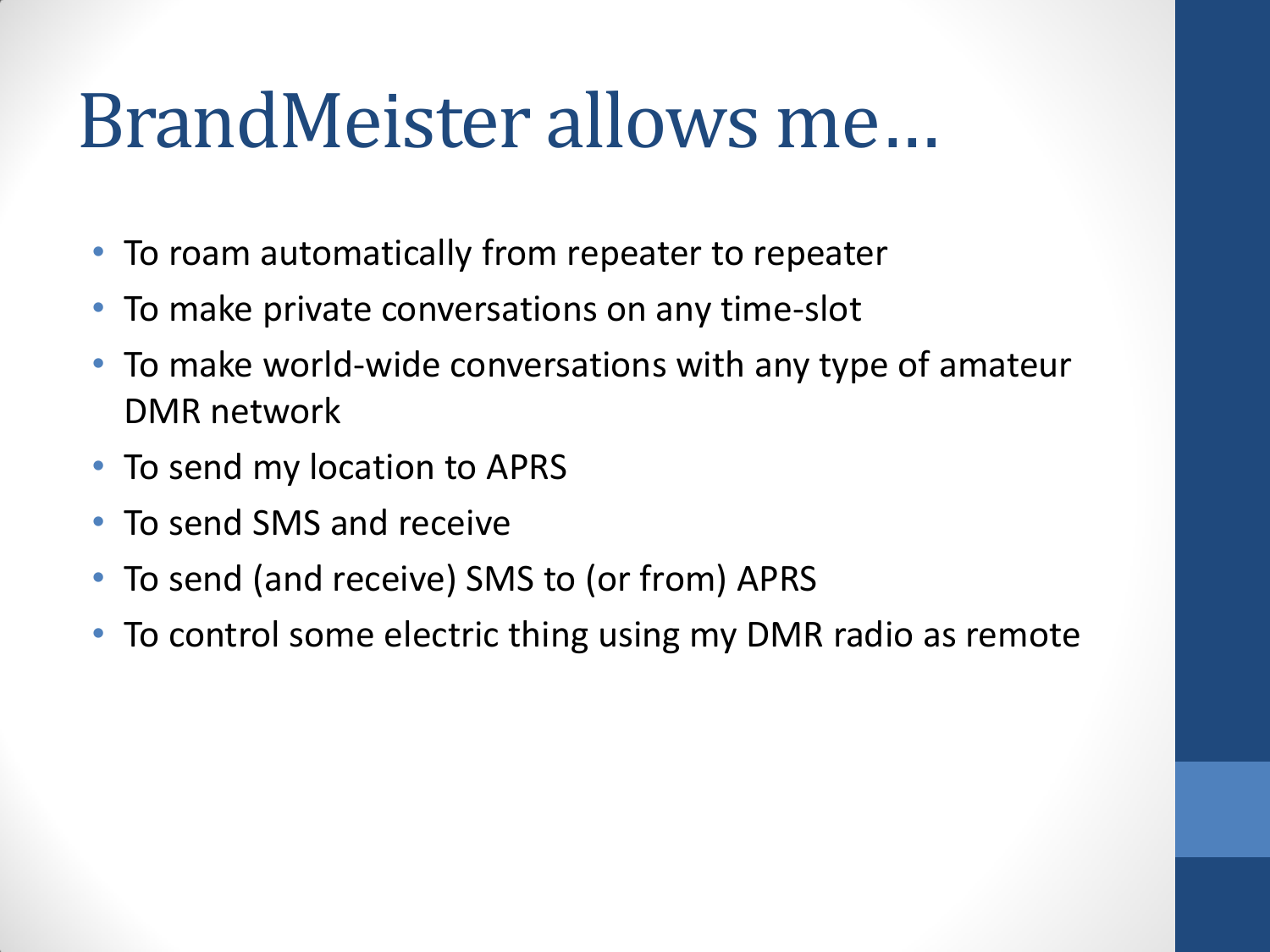# Embedded Applications

- Common-use applications:
	- Interactive voice response (with national languages support),
	- Signaling expansion (UU-Req/UU-Resp)
	- Automatic registration/roaming
	- Auto-patch call gateway
	- SMS gateway
	- IP bridge
- Radio-amateur use:
	- D-STAR D-Extra to talking group gateway
	- D-STAR G2 call routing to private call gateway
	- APRS location and telemetry reporting
	- APRS text message gateway
	- AMPR access service
	- Gateway for EchoLink or any other IP-based PTT applicaions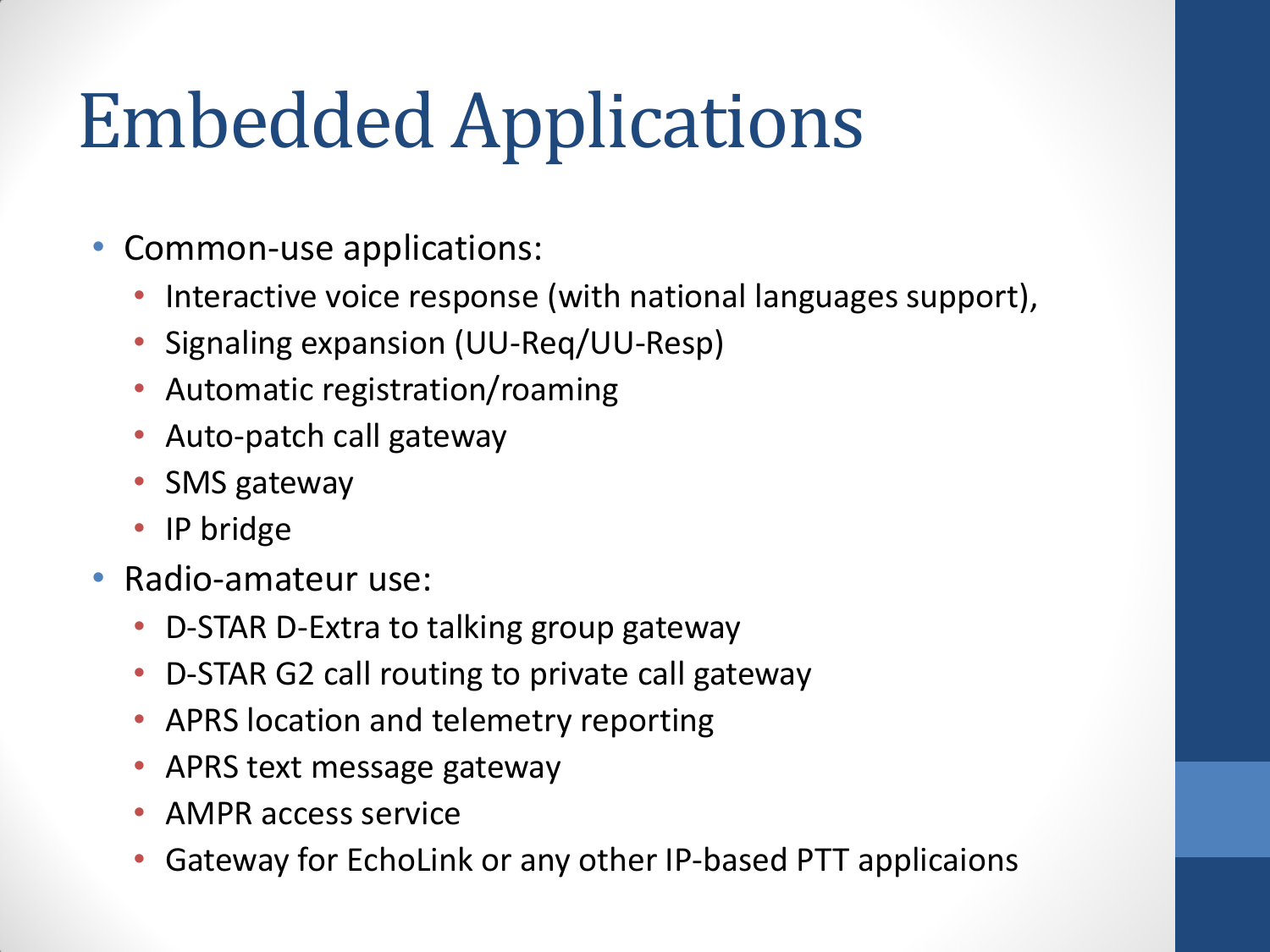## Architectural principals

- BrandMeister is only front-end application that works in real-time
- All business logic to distribute routing lists and user profiles implemented outside of BrandMeister like a set of back-end applications and scripts
- BrandMeister supports multiple sources of routing information: scripts, databases, in-memory cache, configuration files at the same time
- Web applications and diagnostic tools are also separated
- BrandMeister uses event-driven mechanisms (MQ) to notify backends about events, in-memory data storage and relational database to get location, routing and user profiles
- We are in the process of implementation of mesh-based distributed network storage
- In this paradigm all network servers will be equivalent, the network will be the most resistant to the loss of nodes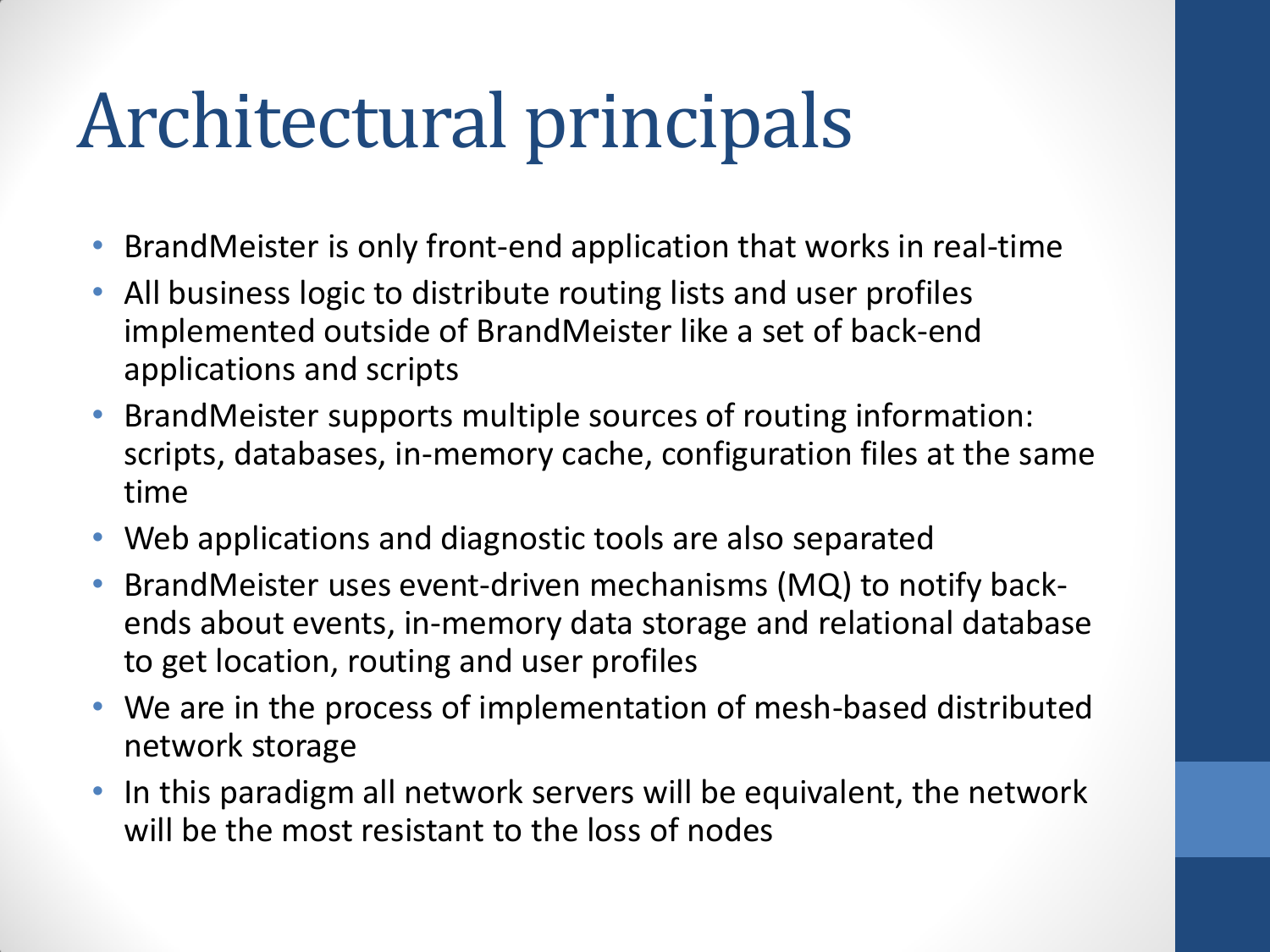#### Components of BrandMeister

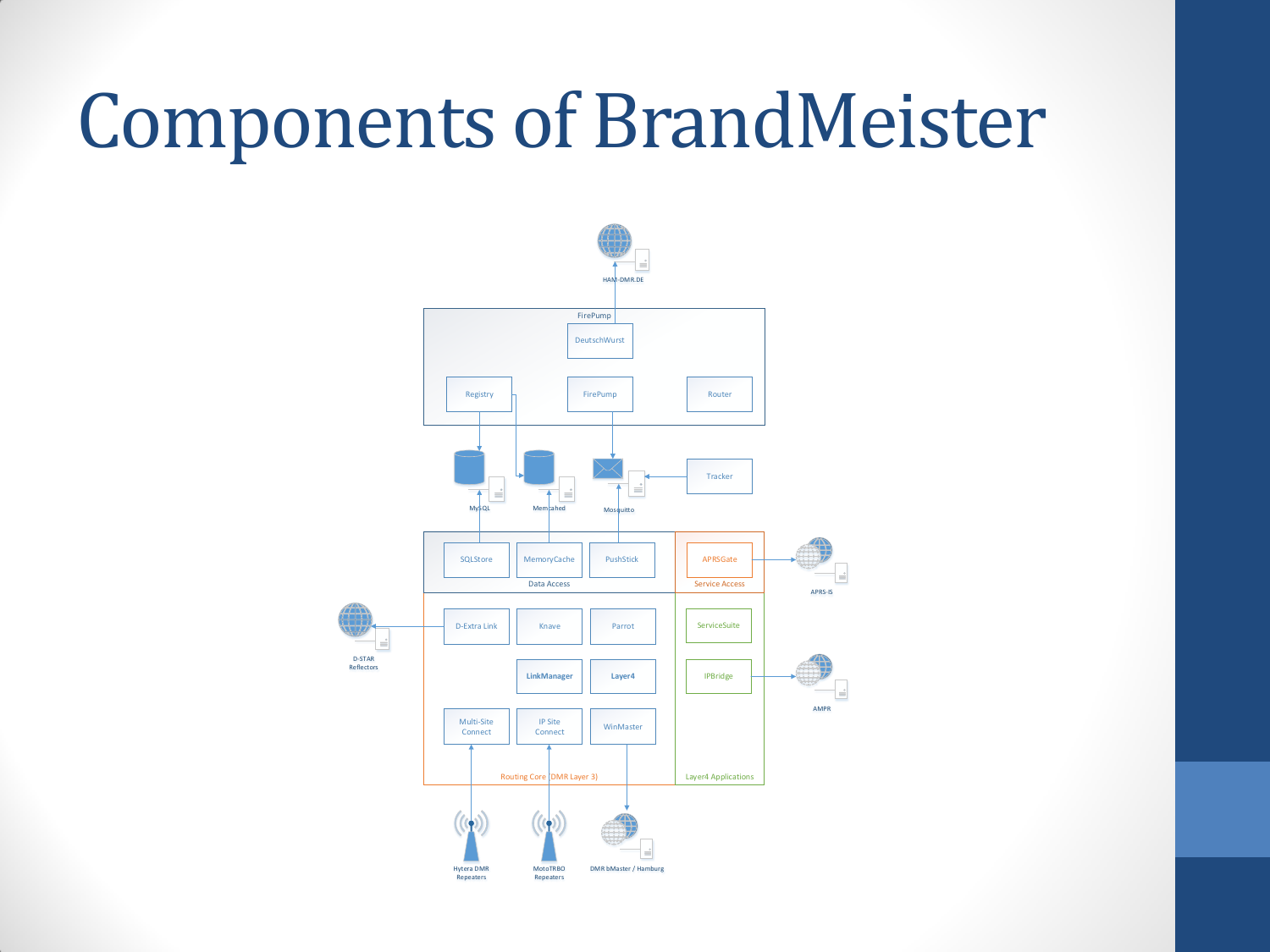### Network topology example